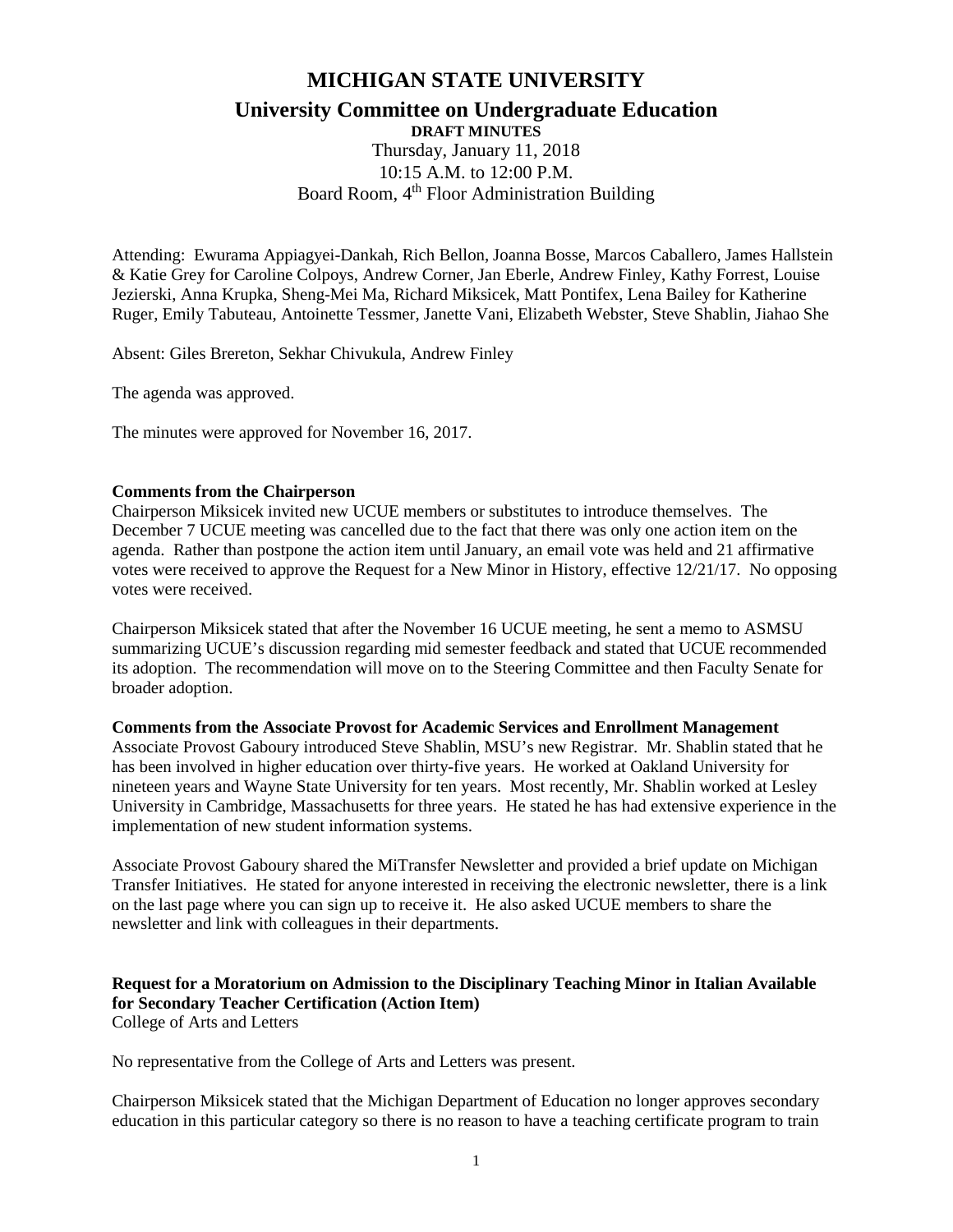people in this discipline. Per University policy, a program must first be put into moratorium, and then a discontinuation can be requested.

The following motion passed unanimously.

*The University Committee on Undergraduate Education duly considered and endorsed the request for a Moratorium on Admission to the Disciplinary Teaching Minor in Italian Available for Secondary Teacher Certification*

# **Request for a Moratorium on Admission to the Disciplinary Teaching Minor in Latin Available for Secondary Teacher Certification (Action Item)**

No representative from the College of Arts and Letters was present.

Chairperson Miksicek stated that the Michigan Department of Education no longer approves secondary education in this particular category so there is no reason to have a teaching certificate program to train people in this discipline. Per University policy, a program must first be put into moratorium, and then a discontinuation can be requested.

The following motion passed unanimously.

# *The University Committee on Undergraduate Education duly considered and endorsed the request for a Moratorium on Admission to the Disciplinary Teaching Minor in Latin Available for Secondary Teacher Certification*

## **Update on IDN requirement (Discussion Item)**

Jim Lucas, Assistant Dean, Global Education & Curriculum Nicola Imbracsio, Specialist, Center for Integrative Studies, Arts & Humanities Justin Bruner, Specialist, Center for Integrative Studies, Social Science

Jim Lucas, Nicola Imbracsio, and Justin Bruner provided an update on the IDN requirement and suggested revisions for MSU's Diversity Requirement.

Background of the IDN designation indicated that many courses in the Arts and Humanities and in the Social, Behavioral, and Economic Sciences area emphasize national diversity with an "N" at the end of the course title, and international and multicultural diversity is designated with an "I" at the end of the course title. Courses that emphasize both national, international, and multicultural diversity are designated with a 'D" at the end of the course title. Students must include at least one "N" course and one "I" course in their Integrative Studies programs. A "D" course may meet either an "N" or an "I" requirement, but not both.

Assistant Dean Lucas indicated to members that much has changed in our global society since these designations were approved in the early 1990s and that MSU's commitment to diversity in the curriculum needs to be clarified.

Assistant Dean Lucas discussed the following timeline of events:

- Spring 2016: Provost Youatt charged a group of faculty to consider how the concept of diversity should be included in the MSU curriculum;
- Spring, 2017: The Integrative Arts & Humanities Faculty Advisory Committee (FAC) agreed that the IDN language was in need of updating. The Integrative Studies in Social Sciences FAC was presented with a proposal of updated language;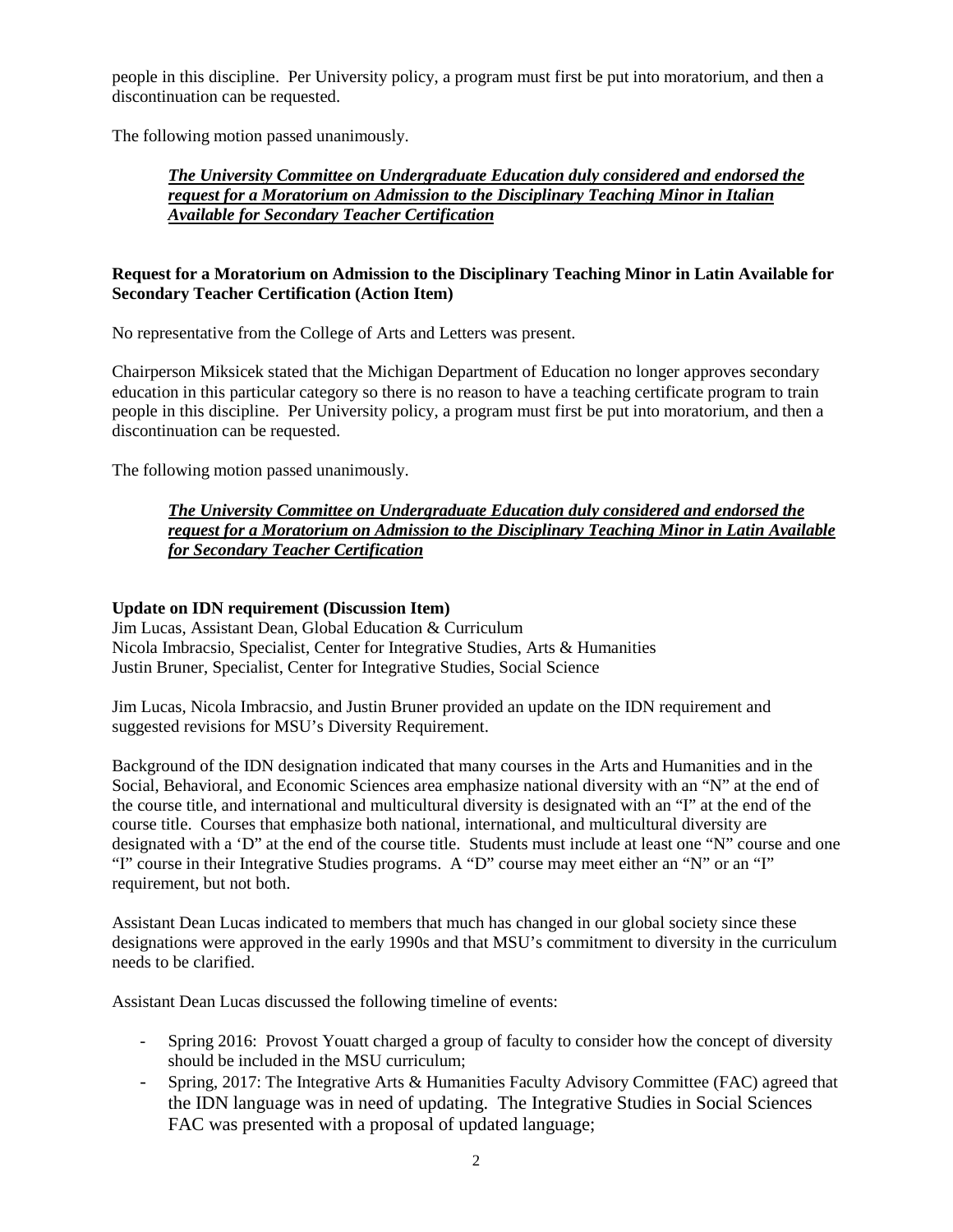- July, 2017: A team of IAH faculty researched diversity requirements at other Big 10 Academic Alliance institutions. The team formulated language to articulate recommendations for each IDN designation using MSU's Undergraduate Learning Goals as a guide for both the IAH and ISS curriculum;
- September, 2017: Directors of IAH and ISS approve recommendations of the language and move the requirement to UCUE for further consideration;

Assistant Dean Lucas then provided information on the revised diversity requirement designations for Integrative Studies courses, including proposed language for the revised designations.

Assistant Dean Lucas continued the discussion highlighting the effects of the new requirement language stating that once approved, IAH and ISS will integrate this new language into course policies and begin to engage instructors in educator development that supports them in making their courses representative of the learning outcomes as they relate to the course designation. Assistant Dean Lucas referenced a table showing the connection of the criteria for IDN with MSU's Undergraduate Learning Goals' outcomes.

Discussion included the fact that members would like the language to be embedded in the Academic Programs Guide and in University documentation. Members agreed that the goal is to have a culture at MSU where a diversity requirement is well known and that students and faculty see it as valuable. It has to be more than a definition; diversity has to be built into the learning outcomes.

Members shared their experiences with their College's diversity courses and how they may or may not connect to the ULGs.

Assistant Dean Lucas presented items 1 -5 below requesting tiered guidance for implementation of the IDN requirement.

## Ask #1: Integration of Definitions into Academic Programs

UCUE discussed and endorsed changing existing language about I, D, and N, to include the updated definitions along with justification for why the requirement exists (minimal change), embedding the IDN framework as connected to ULGs (medium change), and integrating language around ULGs into the Academic Programs guide where appropriate (holistic change).

## Ask #2: Review existing courses relative to I-D-N Integration and Language

UCUE discussed and endorsed reviewing IDN labels on existing classes to ensure appropriate alignment (minimal change), expansion of IDN into science and other courses (medium change), using the IDN process for a more holistic review of IS learning outcomes and alignment across courses within each requirement (holistic change).

## Ask #3: Demarcation of the IDN into the schedule and syllabi

UCUE discussed and endorsed a request that all IS classes begin to include comments about their section's theme and relationship to IDN starting Fall 2018 (minimal change), and a request that syllabi incorporate template language related to learning outcomes and IDN designations (holistic change). Full implementation of IAH and ISS section descriptions would be targeted for the next Work Copy (AY2019-2020)

## Ask #4: Guidance about enforcement of the policy

Enforcement of the policy was discussed including questions such as: (1) how to handle students with transfer or AP credit that allows them to waive one or both IDN courses? (2) should a student's